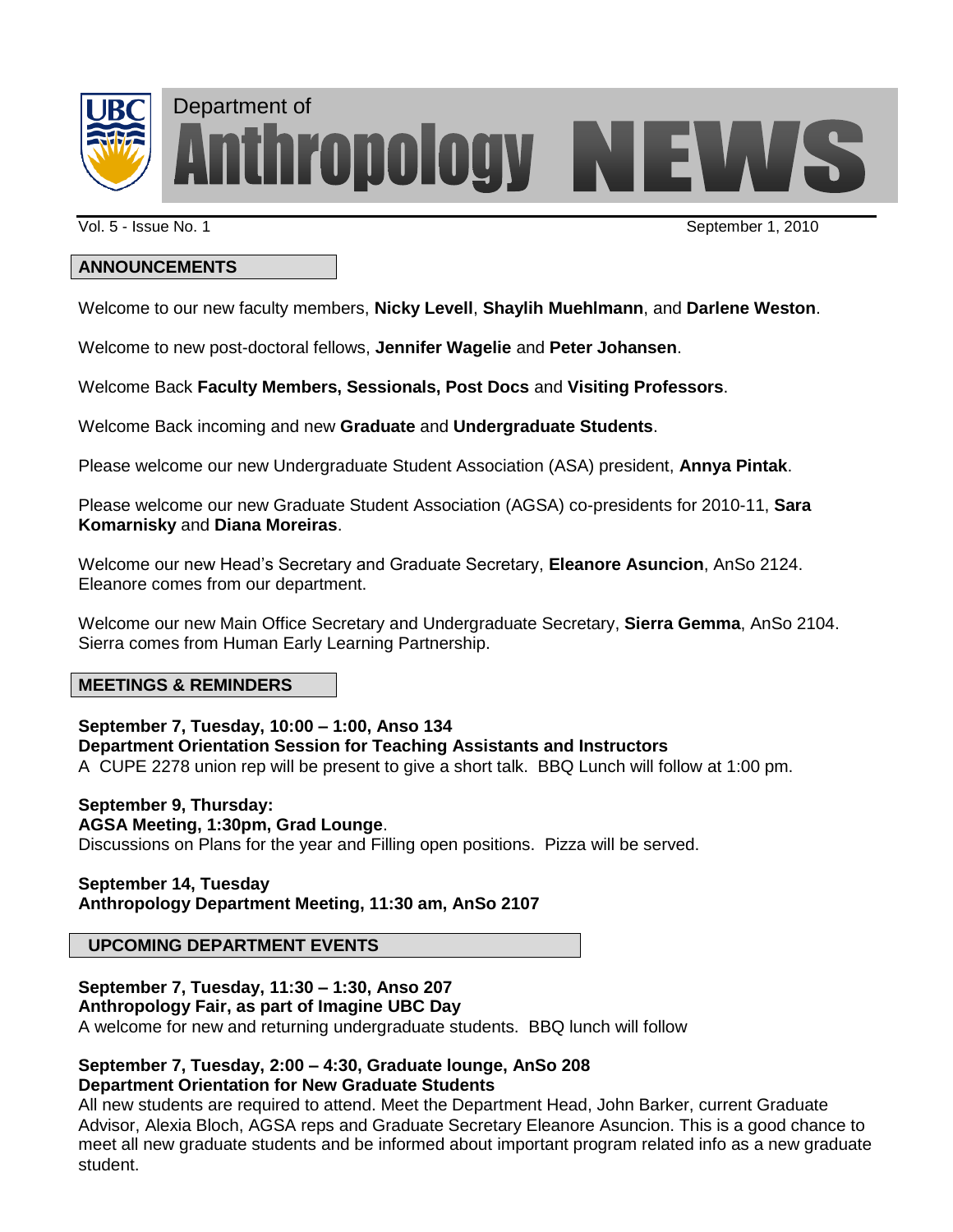*As part of this event, AGSA reps will be giving out a "care package" for students with information about living in Vancouver and getting through Grad school. There will also do a "get-to-know-you". After the orientation, everyone is invited at The Wolfe and Hound (3617 West Broadway, Vancouver) Time: 5- 7pm, Food/Drinks: Some drinks and appetizers will be provided, but you can also order off of the menu.*

### **Colloquium Series, 2010-11**

Laurel Kendall, American Museum of Natural History and CUNY Graduate Center Thursday, September 30, 11:30-1pm, ANSO 134

Carla Sinopoli, Museum of Anthropology, University of Michigan Friday, October 1, 11:30-1pm, TBA

### **Hawthorn Lectures, 2010-11**

Marilyn Strathern, University of Cambridge Thursday, October 14, 11:30-1pm, TBA. "What's in an argument? Preliminary reflections on knowledge exchanges"

Marshall Sahlins, University of Chicago March, 2011

#### **UPCOMING UBC EVENTS**

#### **September 2, Thursday, 8:15 – 4:00 Orientation Day for New Graduate Students**

This annual event is co-sponsored by the Graduate Student Society (GSS), the Faculty of Graduate Studies (FGS), and the Office of the Vice President, Students, and is highly recommended for all new graduate students. The day is an opportunity to meet your fellow new graduate students and be oriented to important campus and academic information. For info on locations and schedule, please go to: <http://www.grad.ubc.ca/current-students/newly-admitted/grad-orientation>

### **September 3, Friday, 9:00 – 12:00**

#### **Morning Program for International Graduate Students**

For events and time, locations, please go to:[http://www.grad.ubc.ca/current-students/newly](http://www.grad.ubc.ca/current-students/newly-admitted/grad-orientation)[admitted/grad-orientation](http://www.grad.ubc.ca/current-students/newly-admitted/grad-orientation)

## **September 3, Friday, 12:00 - 1:00**

**Grad Nooner Talk for all Graduate Students**

For events and time, locations, please go to:[http://www.grad.ubc.ca/current-students/newly](http://www.grad.ubc.ca/current-students/newly-admitted/grad-orientation)[admitted/grad-orientation](http://www.grad.ubc.ca/current-students/newly-admitted/grad-orientation)

# **September 7, Tuesday**

### **Imagine UBC Day**

All undergraduate classes (with the exception of any classes that start at or after 5:00 pm and meet only once per week) will be replaced with day-long Orientation programming coordinated by UBC Orientations, the various faculties, and the Alma Mater Society. Imagine Day culminates with the Main Event Carnival, which is a UBC community event featuring 200 booths showcasing clubs, resources, and services for students.

#### **OPPORTUNITIES**

The Peter K. New Award is presented each year the best paper reporting original research in the social sciences. The competition is open to students at the graduate and undergraduate level. The winner of the Competition will receive a cash prize of \$2,000 as well as a Steuben crystal trophy and travel funds to present the paper at the Society for Applied Anthropology Annual Meeting in Seattle, WA (March 30 – April 2, 2011). Details will be emailed.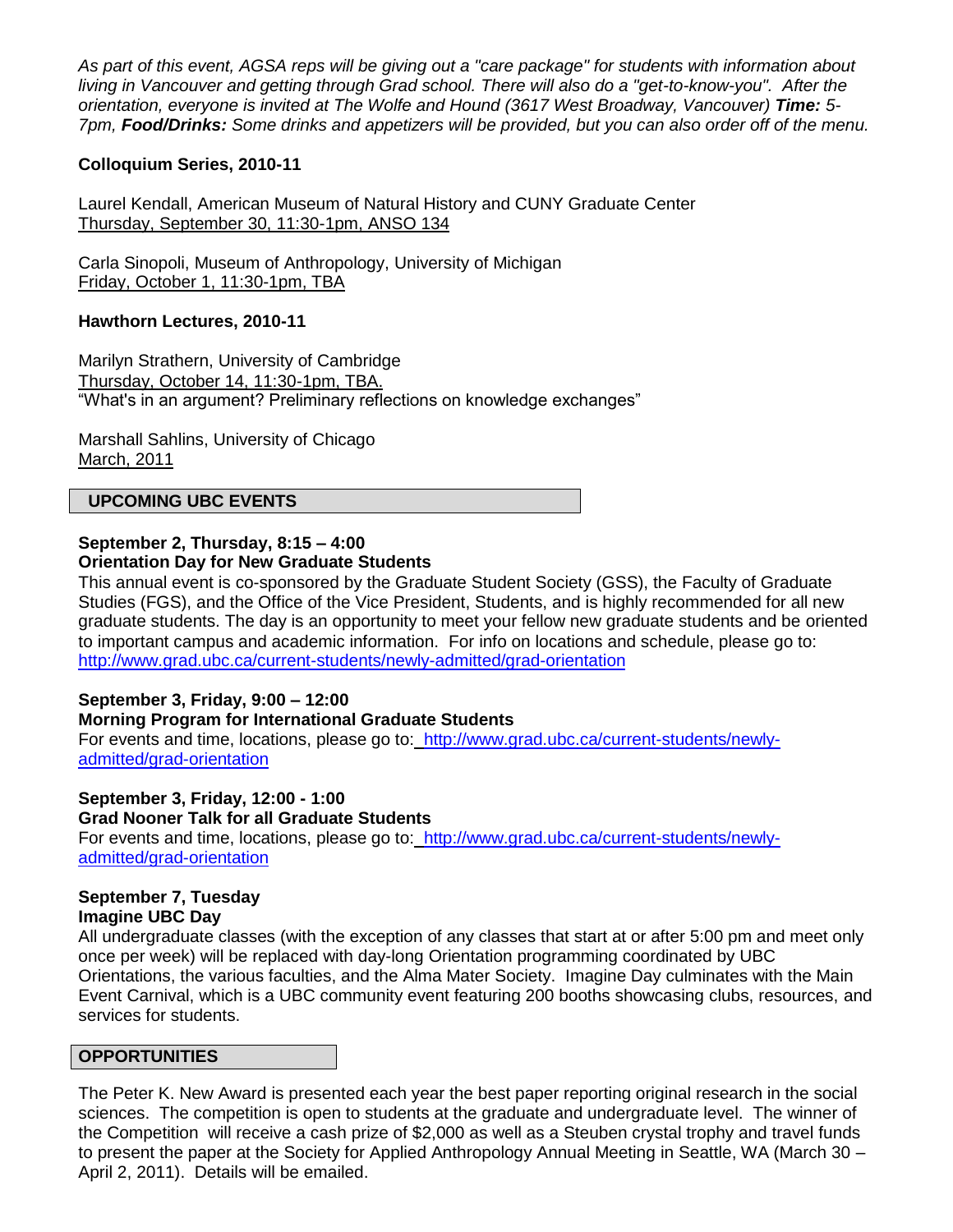#### **CONGRATULATIONS**

Professor Emeritus **Julie Cruikshank** has been elected to the Academy of the Social Sciences in the Royal Society of Canada in recognition of her outstanding contributions to First Nations studies and Anthropology.

Professor Emeritus **Elvi Whittaker,** received a Lifetime Award for Excellence by CASCA. Held at the CASCA AGM at Concordia, June 1, 2010.

**Denise Green**'s film, *Histakshitl Ts'awaatskwii (We Come From One Root)*, has been chosen by the Society for Visual Anthropology for the Jean Rouch Award and will be featured at the American Anthropological Association meetings in New Orleans this coming November

**Lina Maria Gomez-Isaza** has completed her MA thesis. "Aboriginal People in a Time of Disorder: Exploring Indigenous Interactions with Justice in Colombia". (Supervisor: Bruce Miller. Committee: Gaston Gordillo)

**Mayer, Carol E.** has been awarded the 30<sup>th</sup> Anniversary of Independence Medal for Cultural contributions to the Republic of Vanuatu.

### **UBC ANTHROPOLOGY IN THE NEWS**

Through the efforts of PhD candidate, **Emily Birky**, **Bruce Miller**, and the professional staff, the Museum of Vancouver has carried out the first ever official repatriation of an Aboriginal object in the 116 year history of the museum. A new repatriation policy has made this possible.

Jim Samson, an official of the museum which will receive the cloak on behalf of the Aboriginal community, as required under New Zealand law, writes "The cloak will come to Wairoa Museum . . . where an appropriate karakia (prayer) will be spoken. A formal powhiri (welcome) for the cloak is being planned for early November 2010."

Joan Seidl, Director of Collections and Exhibitions at the Museum of Vancouver, pointed to Emily Birky's important contribution to the repatriation process. Seidl and Birky have worked together with the museum's Collections Committee, chaired by Bruce Miller. The museum anticipates future repatriations.

#### **PUBLICATIONS**

#### **Barker, John**

2010. "On the Varieties of Melanesian Christianity: Response to Mark Mosko's 'Partible Penitents'," Journal of the Royal Anthropological Institute 16: 247-49.

#### **Belshaw, Cyril**

2010. "Fixing the World: An anthropologist considers our future: Anthropology, holism and innovation theory provide some answers"*.* Soft cover. Large format ISBN [978](http://www.collectionscanada.gc.ca/ciss-ssci/app/index.php?fuseaction=logbook.edit&publication=227493&lang=eng) [-1-926820-03-3](http://www.collectionscanada.gc.ca/ciss-ssci/app/index.php?fuseaction=logbook.edit&publication=227493&lang=eng) 581 pp. 2010 Vancouver, Webzines – retailed at Lulu.com

#### **Berson, Seemah Cathy (Anthropology MA, 1980)**

2010. "I Have a Story to Tell You" She writes: *" For my Masters' thesis I interviewed some forty Jewish immigrants who came to Canada from Eastern Europe between 1900-1930. My thesis advisor was Dr. M.M. Ames. Two years ago I decided to transcribe these stories from cassette tapes and download them into my computer. I sent a story or two to Wilfrid Laurier University Press, Waterloo. They were interested in what I had sent them. Consequently my book, I Have a Story to Tell You, was just released last week by their Life Writings Dept.*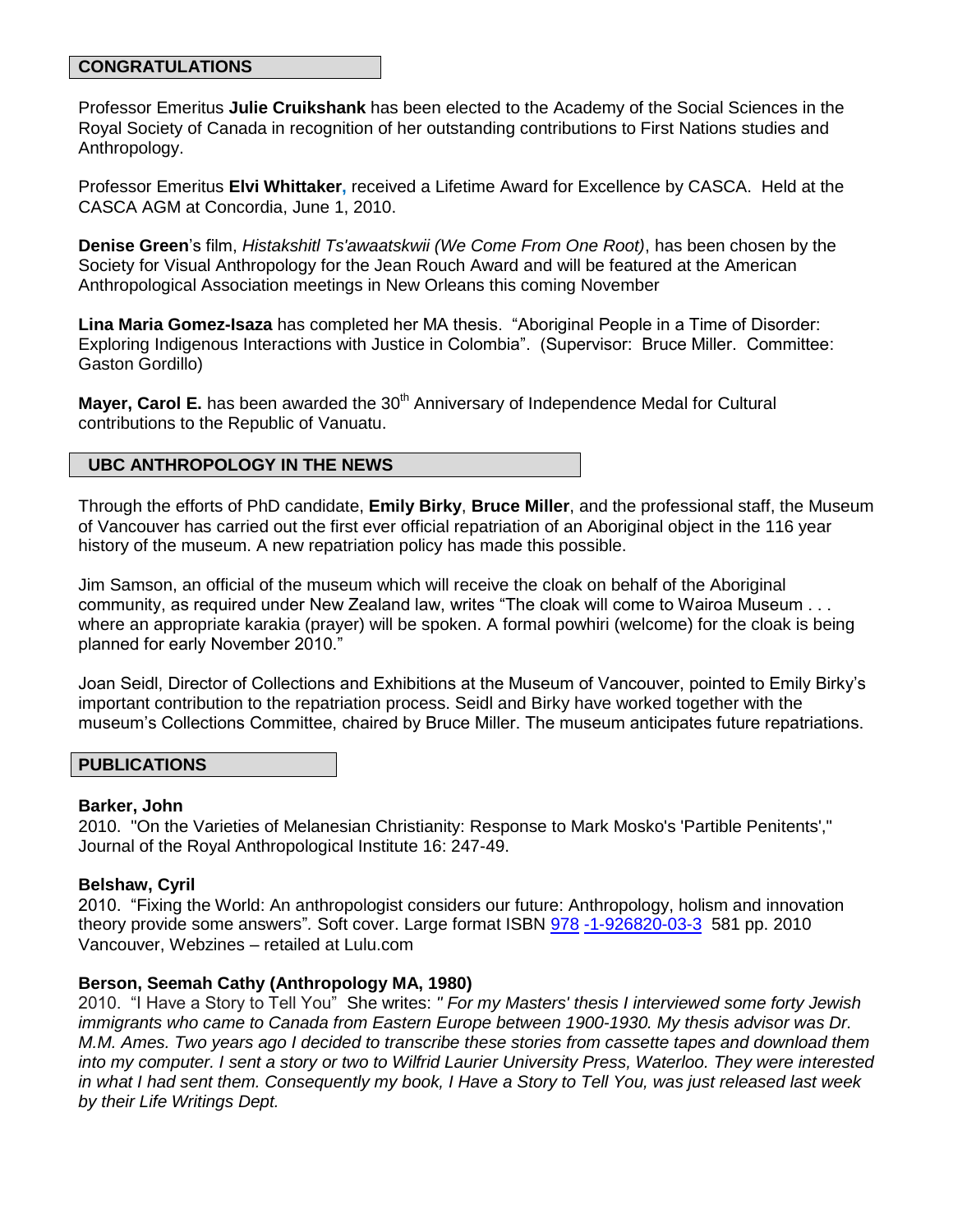### **Blake, Michael**

2010. "Colonization, Warfare, and Exchange at the Postclassic Maya Site of Canajasté, Chiapas, Mexico". Papers of the New World Archaeological Foundation, No. 70. Brigham Young University Press, Provo.

### **Gill, Kuldip**

2010. "Indo-Fijian Women: Their health choices". Soft cover Large format 8.5x11 559 pp. ISBN 978-1- 926820-07-1 2010 Vancouver, Webzines – retailed at Lulu.com

#### **Kamat, Vinay R**. and Nyato, D.J.

2010. "Soft targets or partners in health?" Retail pharmacies and their role in Tanzania's malaria control program. Social Science and Medicine 71(3):626-633.

### **Luehrmann, Sonja**

2010. **"**A Dual Quarrel of Images on the Middle Volga: Icon Veneration in the Face of Protestant and Pagan Critique. In: Eastern Christians in Anthropological Perspective, ed. Chris Hann and Hermann Goltz, pp. 56-78. Berkeley/L.A.: University of California Press.

### **Morin, Jesse**

2010. "Ritual Architecture in Prehistoric Complex Hunter-Gatherer Communities: A Potential Example from Keatley Creek," On the Canadian Plateau. American Antiquity 75 :599-625

### **Pokotylo, David** and Andrew R. Mason

2010. "Archaeological Heritage Resource Protection in Canada: The Legislative Basis." In *Cultural Heritage Management: A Global Perspective*, edited by P. Messenger and G. Smith, pp. 48-69. University of Florida Press, Gainesville.

### **Radermacher, Ulrike**

2010. "The Lure of Open Spaces: German immigration to Australia and Canada". Soft cover large format 8.5x11 254 pp **ISBN:** 978-1-926820-15-6. 2010 Vancouver, Webzines – retailed at Lulu.com. Available mid-September

Lascar, Eulalia; **Wainer, Rafael**; Nallar, Martín; Piccone, Samanta; González, Mariana; Nespral, Alejandro.

2010. "Impacto de un Programa de Formación Bajo la Modalidad de Rotaciones". (Impact of a Program of Residents on Rotation at the Palliative Care Team.) XXIX Jornadas del Hospital de Niños "Ricardo Gutiérrez", Buenos Aires, 27 August 2010.

### **PRESENTARTIONS**

### **Barker, John**

2010 Anthropology and the Politics of Christianity in Papua New Guinea. Christian Politics in Oceania Workshop, School of Political and Social Inquiry, Monash University, 22-23 July, Melbourne, Australia.

### **Blake, Michael**

2010 The Archaeology of Maize's Domestication and Spread. Paper presented at the International Symposium "Archaeology in China and the World: Past, Present and Prospects." 60<sup>th</sup> Anniversary of the Institute of Archaeology, Chinese Academy of Social Sciences, Beijing. July 28-30, 2010.

**Blake, Michael**, K. Supernant, S. Formosa, B. Benz, A. Wong, R. Wallace, N. Jakobsen 2010 A web-based method for mapping the spread of early maize in the Americas. Poster presented at the Society for American Archaeology Annual Meetings, St. Louis, MO, April 16, 2010.

### Benz, Bruce F., **Michael Blake**, and Lori Baker

2010 Early Maize in Latin America: AMS dating, morphology, and ancient DNA. Poster presented at the Society for American Archaeology Annual Meetings, St. Louis, MO, April 16, 2010.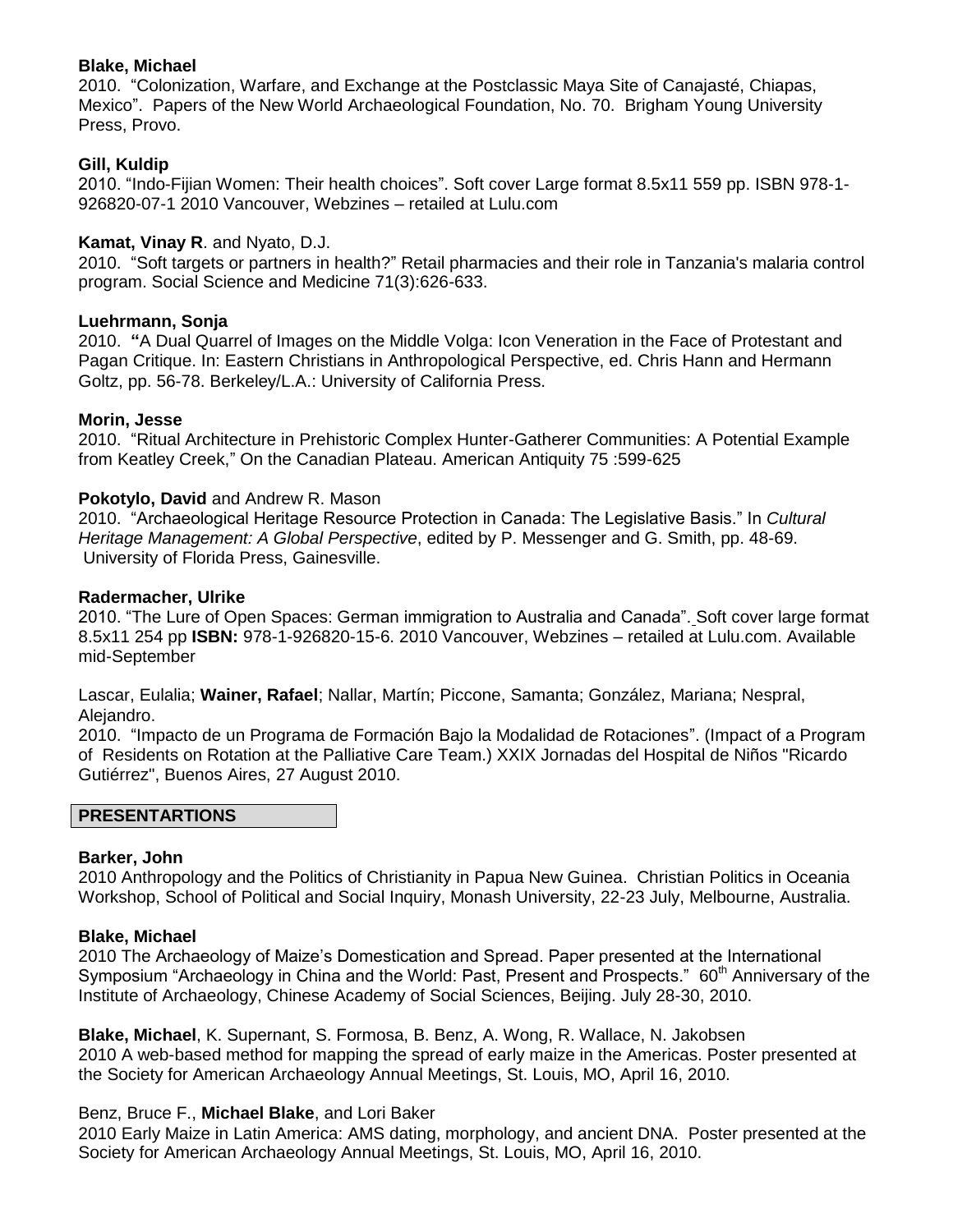### **Creighton, Millie**

2010 "Transnational (or Transformational) Encounters of the Popular Culture Kind: Japanese Fandom, the Korean Wave, Shifting Inter-Asian and Global Dynamics" at the Asian Studies on the Pacific Coast (ASPAC) conference, in Portland, Oregon, June 20, 2010.

### **Creighton, Millie**

2010 "Commemorations of the Atomic Bombings of Hiroshima and Nagasaki, a 65 Year Retrospective" for Hiroshima Day in Vancouver, at Tonari-Gumi, Japanese Canadian Citizen's Association, (designated by the city/mayor of Vancouver as "Hiroshima Day in Vancouver"). August 6, 2010.

### **Creighton, Millie**

2010 Poetry reading at the Multicultural Lanterns for Peace Festival in Central Park, Burnaby, BC in conjunction with the designation of "Hiroshima Day in Burnaby", August 7, 2010.

### **Gómez-Ramírez, Oralia**

2010 "Organizing around Sexuality: Sex Workers' Rights Movement in Mexico and Beyond". Paper presented as part of the Panel "Citizenship and Democracy" at the II "Sexuality in Social Context" Conference of Latin America and the Caribbean, Mexico City, Mexico. August 11, 2010.

### **Luehrmann, Sonja**

2010 Was the Soviet Union a Secular State? Soviet atheism and the anthropology of secularism. Presented in the Seminar "Antropologia religii", European University at St. Petersburg. June 16, 2010.

### **Mayer, Carol E.**

2010 "We gather to reconcile *-* No longer captives of the past." Paper given at the Pacific Arts Association 10th International symposium, Rarotonga, Cook Islands. August 9 – 11, 2010

### **McKechnie, Iain**, and Rebecca J. Wigen

2010. Visualizing Archaeozoological Evidence of Hunting Traditions on the Northwest Coast of North America. Poster presented at the International Council of Archaeozoology 11th Conference, Muséum National D'Histoire Naturelle, Pierre & Marie Curie University, Paris.

### **McKechnie, Iain**, Susan J. Crockford, and Madonna L. Moss

2010. Visualizing Archaeozoological Evidence of Domestic Dog Distribution Along the Coast of Western North America. Poster presented at the International Council of Archaeozoology 11th Conference, Muséum National D'Histoire Naturelle, Pierre & Marie Curie University, Paris.

### **McKechnie, Iain** Arndt, Ursula, Alan McMillan, and Dongya Y. Yang

2010. Ancient DNA Analysis of Northeast Pacific Humpback Whale (Megaptera novaeangliae) off the West Coast of Canada: Implications for Archaeology and Conservation Biology. Paper presented at the International Council of Archaeozoology 11th Conference, Muséum National D'Histoire Naturelle, Pierre & Marie Curie University, Paris.

#### **Shelton, Anthony**

2010Exhibition Fever. Canadian Museums Association Trip, Canadian Pavilion, Expo 2010. Shanghai China. June 20, 2010.

#### **Shelton, Anthony**

2010 From Theory to Practice: Redrawing Museumscapes. Mokpo National University, Korea. May 26.

### **Shelton, Anthony**

2010 Remaking of MOA. Mokpo National University, Korea, May 26, 2010.

#### **Shelton, Anthony**

2010 Re-staging museums in post-material epistemological spaces. Task of the Curator Conference, Museum and Curatorial Studies, University of California Santa Cruz. May 13, 2010.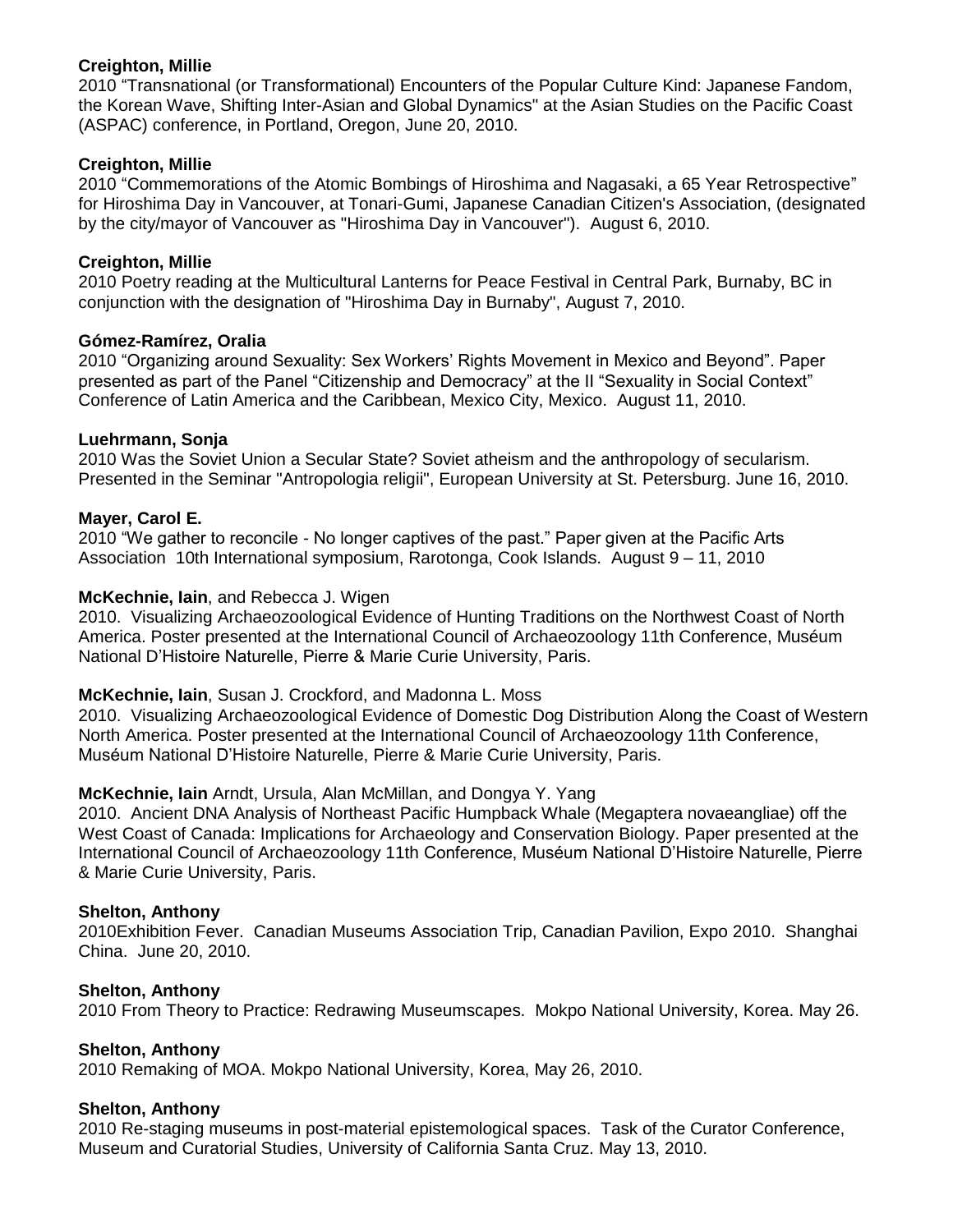Lascar, Eulalia; **Wainer, Rafael**; Nallar, Martín; Piccone, Samanta; González, Mariana; Nespral, Alejandro.

2010 Impacto de un Programa de Formación Bajo la Modalidad de Rotaciones. (Impact of a Program of Residents on Rotation at the Palliative Care Team.) XXIX Jornadas del Hospital de Niños "Ricardo Gutiérrez", Buenos Aires, August 27, 2010.

### **Wagelie, Jennifer**

2010 "Where Have All the Manikins Gone?" at the Tenth International Symposium of the Pacific Arts Association. The conference was held in Rarotonga, Cook Islands. August 9-11, 2010.

| <b>AWARDS</b> |  |
|---------------|--|
|---------------|--|

### **Gómez-Ramírez, Oralia**

Granted a scholarship (worth \$2,500) from the Fundación Arcoiris to participate in the 1st Seminar in Sexuality Research of Latin America and the Caribbean, Mexico City, Mexico, August 16-20, 2010.

### **Green, Denise Nicole**

Awarded the Stella Blum Research Grant from the Costume Society of America (\$2000 + \$500 travel to 2012 CSA Symposium) for her research project titled, "Nuu-chah-nulth First Nations' Ceremonial Regalia: Historical and Contemporary Practices."

### **McKechnie, Iain**

Awarded 750 Euros to attend the 11th Conference of the International Council of Archaeozoology and co-chair a symposium entitled 'Archaeozoology in a Digital World: New approaches to Communication and Collaboration' (w/ Sarah Kansa and Cécile Callou). Muséum National D'Histoire Naturelle, Pierre & Marie Curie University, Paris (August 23-28, 2010).

#### **ANTHROPOLOGY SUMMER FIELD SCHOOLS**

**Immigrant Vancouver Ethnographic Field School (IVEFS): Profs Alexia Bloch and Jennifer Chun** In its inaugural year, this joint Anthropology-Sociology field school congratulations the following students:

*IVEFS 2010 Outstanding Paper Awards:*

### **Nguyen, Christina**

"The Experiences of Immigrant Seniors Living in Vancouver: Finding a Sense of Belonging through the Church and the Neighbourhood House"

#### **Lee, Denise**

"Aging, Housing, and Mobility: Renovictions, Senior Resistance and Youth Imaginations in a Neoliberal City"

### **Cheung, Amanda**

"Negotiating Linguistic Loyalities and Ethnic Identitites in a Multicultural Context: Immigrant Parents' Attitudes toward Children's Heritage Language Acquisition"

*IVEFS 2010 Outstanding Project Awards:*

### **Brownstein, Eva** and **Feleke, Beza**

Film focused on English language classes for temporary foreign workers and refugee claimants

**Darghani, Pia** Game "The Melting Pot"

#### **Wang, Alice**

Children's storybook featuring the immigration experience of one woman originally from Vietnam.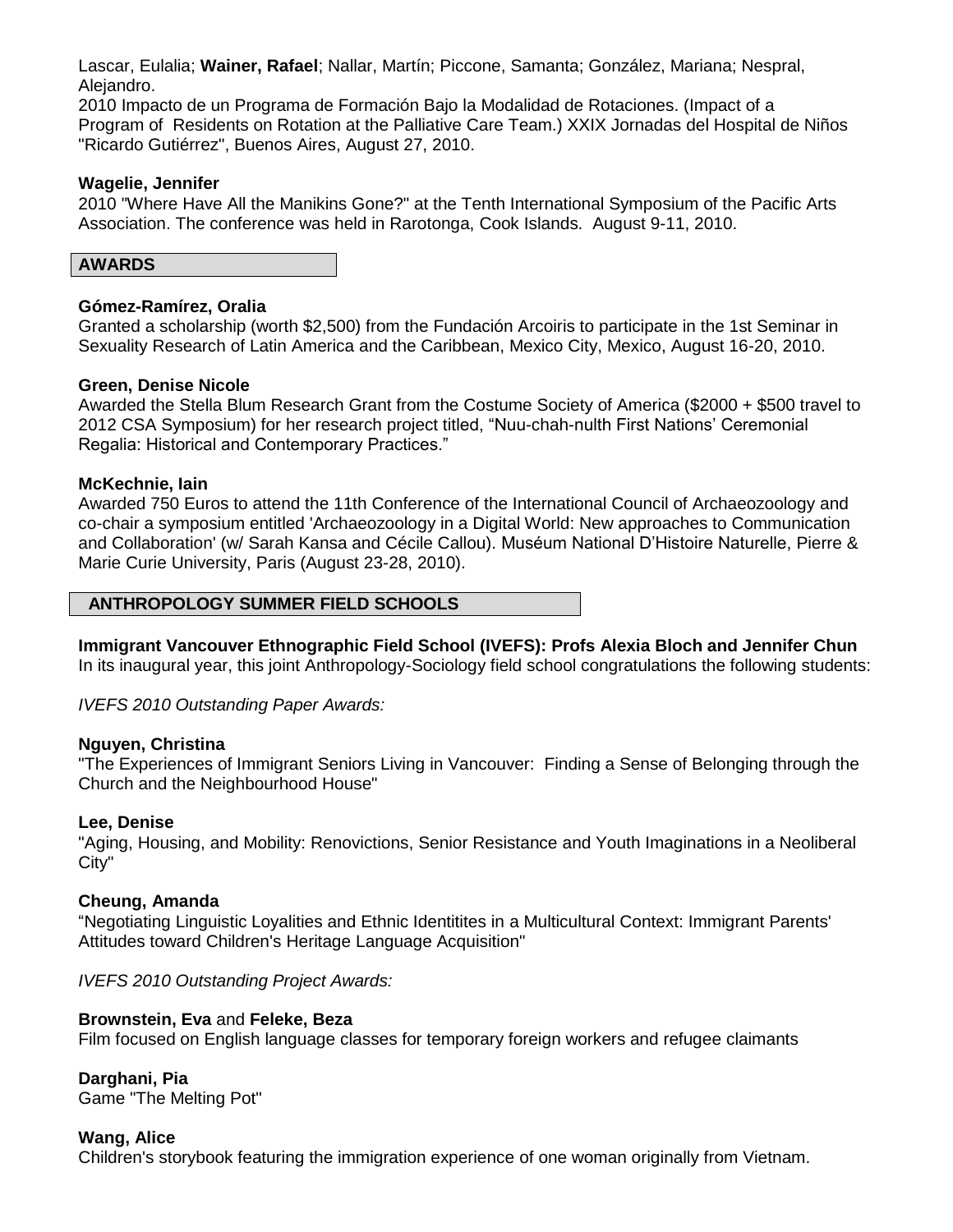### **Jordan Field school 2010 (Anth 403B/495B): Prof Jennifer Ramsay**

 Jennifer Ramsay who has been a sessional instructor in the department for the last few years begins a tenure-track position at the College at Brockport, State University New York. She also returned from her third successful field school in Jordan this past summer with ten UBC students. She will really miss everyone and was grateful for the experiences and friendships she made while at UBC.



The group at the citadel in Amman. (Photo by Jennifer Ramsay).



Some of the group at the Roman Theater in Amman (ancient Philadelphia). (Photo by Jennifer Ramsay).



Square c/3100. Kelly Gillich (Bottom left), Kelsey Leahy (Bottom middle), Jay Carlson (Bottom right), Jesse Coxey (Upper middle). (A flattering picture of the team courtesy of Brad "B-Guffa" Erickson)



#### At Jerash

*During the field season in Jordan and at ‗Ayn Gharandal we encountered the complex cultural milieu of the modern Middle East. By visiting various religious and cultural sites, learning how to live day to day in the country, and forming relationships with local inhabitants, we broaden our own cultural horizons. The main goals of these cultural interactions were to gain positive experiences between Jordanians and North Americans, returning to North American communities with new and accurate perspectives of Middle Eastern religion and culture, and cultivating an informed sense of membership in a global community. - Jennifer Ramsay-*